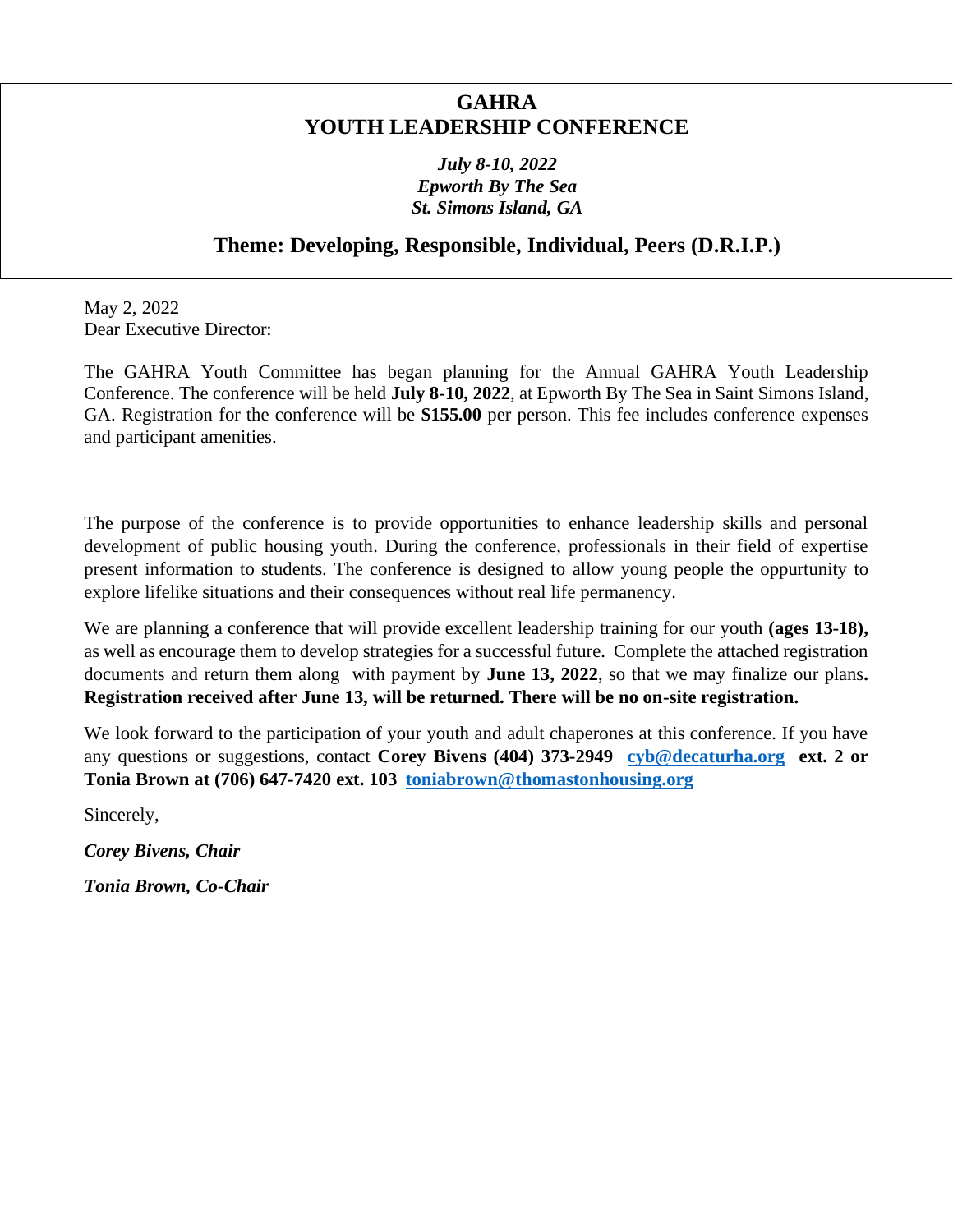**GAHRA YOUTH LEADERSHIP CONFERENCE**

**July 8-10, 2022**

**Epworth By The Sea 100 Arthur J. Moore Dr. ST. Simons Island, GA 30602**

**Conference Registration Enclosed Deadline: June 13, 2022**

*The purpose of this conference is to provide opportunities to enhance leadership skills and personal development of public housing youth as they strive to become successful citizens.*



# **GAHRA YOUTH LEADERSHIP CONFERENCE**

**St. Simons Island, GA JULY 8-10, 2022**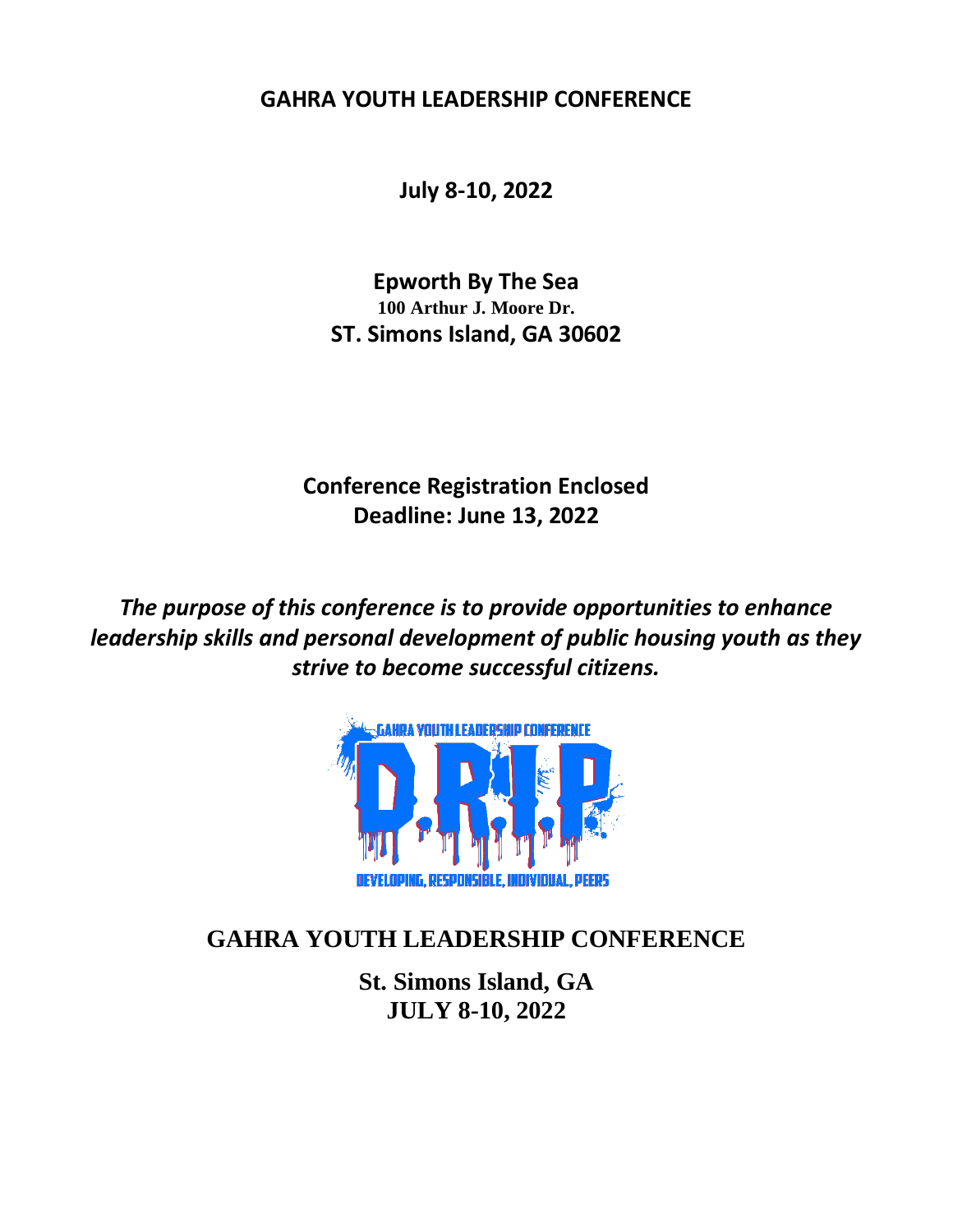# **TENTATIVE Schedule \*Chaperones will be notified of changes.**

**Friday, July 8, 2022**

**4:00 p.m. Hotel Check In – Front Desk 100 Arthur J. Moore Dr.** St. Simons Island, GA 30602 912-638-8688 **3:00 p.m. – 5:00 p.m. Conference Registration (Location TBA) 7:15 a.m. – 8:15 a.m. Breakfast 8:30 a.m. – 9:00 a.m. Conference Overview**

**9:00 a.m. – 9:15 a.m. Break**

**Saturday, July 9, 2022**

**9:15 a.m. – 10:30 a.m. General Session** 

**10:30 a.m. – 10:45 a.m. Break**

**10:45 a.m. -11:30 a.m. Session 1**

**11:45 a.m. – 12:45 p.m. Lunch**

**1:00 p.m. – 1:45 p.m. Session 2**

**1:45 p.m. – 2:00 p.m. Break**

**2:00 p.m. – 2:45 p.m. Session 3**

**2:45 p.m. – 3:30 p.m. Session 4**

**8:30 p.m. – 11:00 p.m. Dance**

**Sunday, July 10, 2022 7:00 a.m. – 9:00 a.m. Breakfast**

**4:30 p.m. – 7:00 p.m. Summer Waves Water Park** 210 S Riverview Dr, Jekyll Island, GA 31527

**9:00 a.m. Closing session**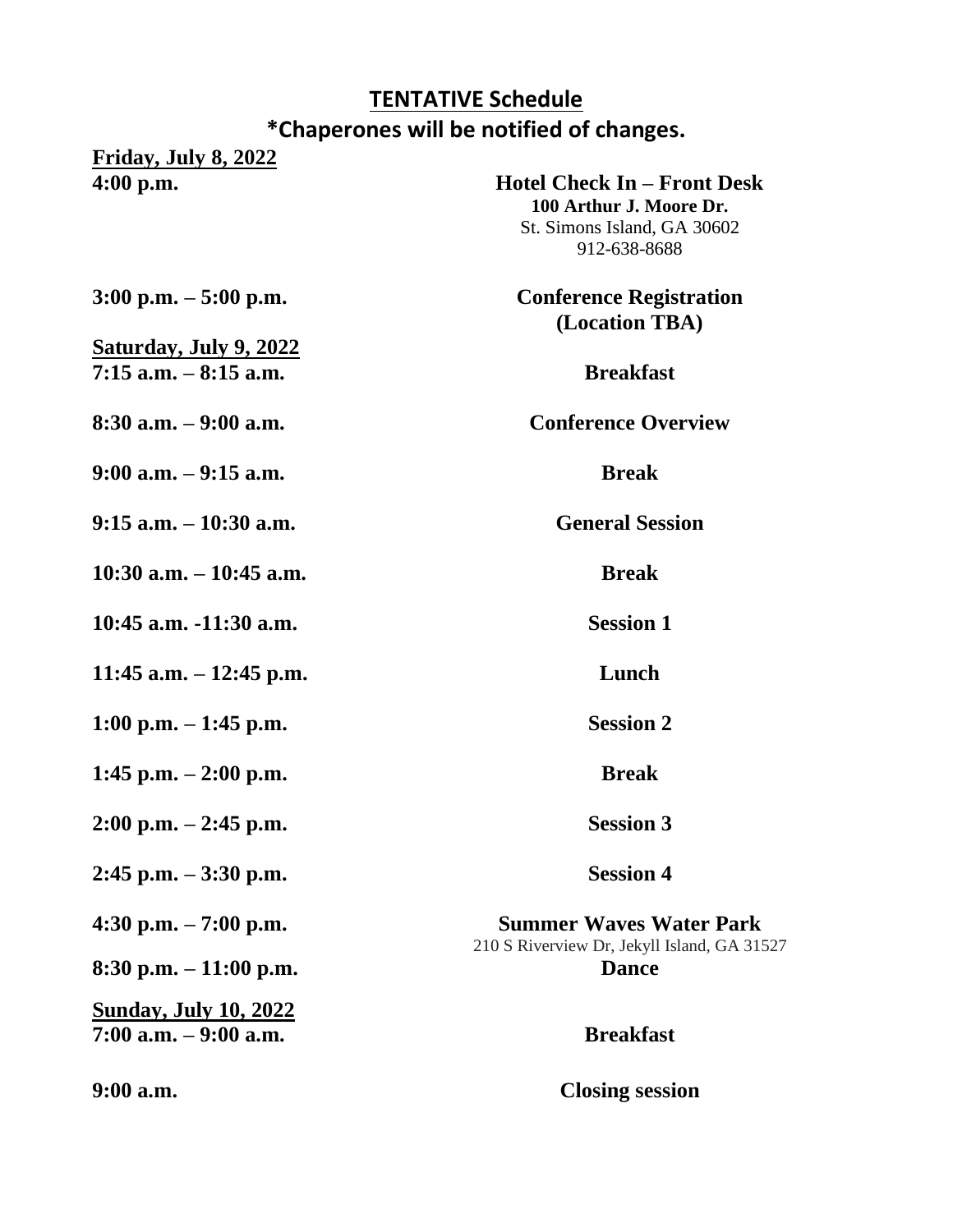# **Tentative Topics for 2022**

- **Sex & Healthy Relationships**
- **Financial: Show Me The MONEY**
- **Positive Action**
- **Law: Knowing Your Rights**
- **Career Path: What's Next**
- **Awaken the Genius**

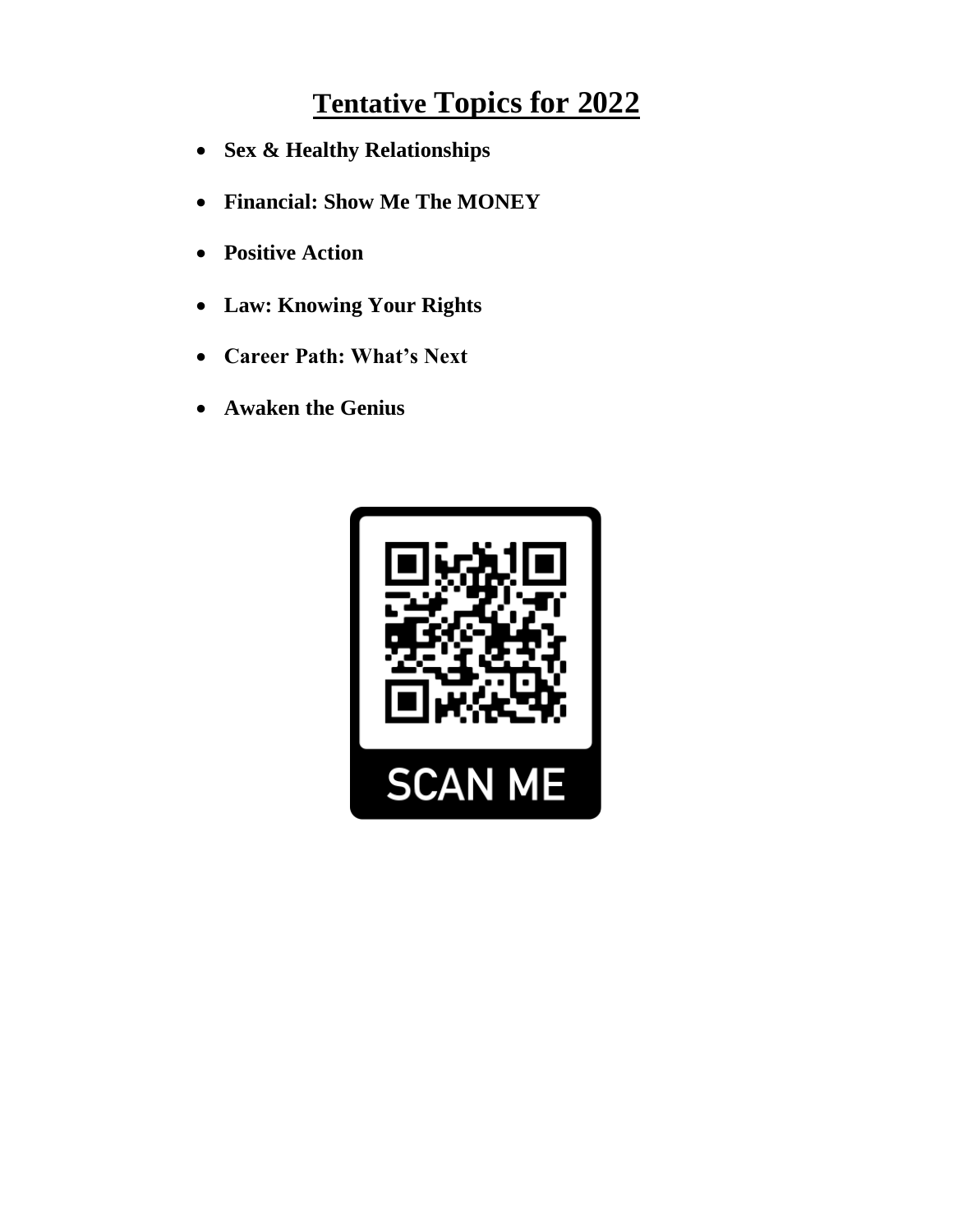# **REGISTRATION INFORMATION**

# **INSTRUCTIONS:**

- **1.** Complete (print or type) enclosed registration form for **ALL** attendees. Duplicate sheets are acceptable.
- **2. Conference Registration is \$155.00 per attendee** *(youth and chaperones)***. A check for the full amount must accompany your registration form.**
- **3. Make check payable to: GAHRA**
- **4. On-site registration WILL NOT be available.**
- **5. Registration fees are NON-REFUNDABLE. (Substitutions may be made for residents who are registered but unable to attend.)**
- **6. The deadline for registration is Wednesday, June 13, 2022.**
- **7. Registration is limited to 150 participants. First come, first served!**
- **8. Indicate T-shirt size on the registration form.**
- **9. Send the following documents:**
	- **a. Registration Form(s)**
	- **b. Check**
	- **c. Hold Harmless Waiver (for each participating minor)**
	- **d. Code of Conduct- Acknowledgement (for each participating minor)**
	- **e. Photography and video authorization and release form**

**To: Decatur Housing Authority Attn: Corey Bivens 750 Commerce Drive, Suite 400, Decatur GA 30030**

**10. If you have any questions concerning registration, please contact or Corey Bivens at (404)- 373-2949 ext. 2 or, email: [cyb@decaturha.org](mailto:cyb@decaturha.org) or Tonia Brown at (706)-647-7420, Email: toniabrown@thomastonhousing.org**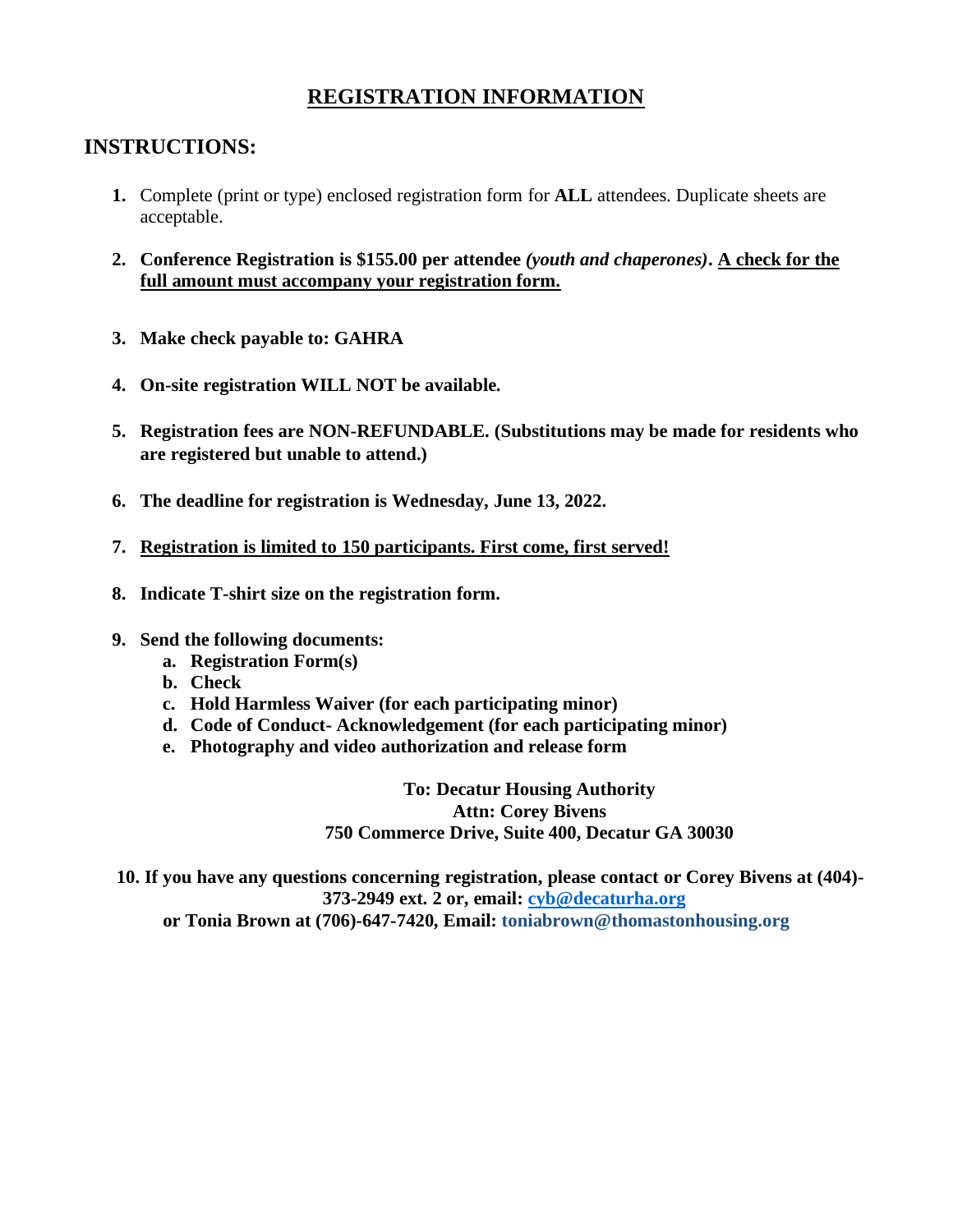# **GAHRA YOUTH LEADERSHIP CONFERENCE St. Simons Island, GA JULY 8-10, 2022**

# **REGISTRATION FORM**

| Contact Person: 2008 2009 2010 2010 2010 2010 2010 2011 2020 2021 2021 2022 2023 2024 2025 2026 2027 2028 2020 |  |
|----------------------------------------------------------------------------------------------------------------|--|
|                                                                                                                |  |

**Please Print or Type**

# **FULL PAYMENT MUST ACCOMPANY THIS FORM!**

**\***Please fully complete the below registration information.

| <b>NAME</b> | <b>T-shirt Size</b> | Indicate<br><b>Youth or Chaperone</b> | Age of<br>Youth | Registration<br>Amount |
|-------------|---------------------|---------------------------------------|-----------------|------------------------|
|             |                     |                                       |                 |                        |
|             |                     |                                       |                 |                        |
|             |                     |                                       |                 |                        |
|             |                     |                                       |                 |                        |
|             |                     |                                       |                 |                        |
|             |                     |                                       |                 |                        |
|             |                     |                                       |                 |                        |
|             |                     |                                       |                 |                        |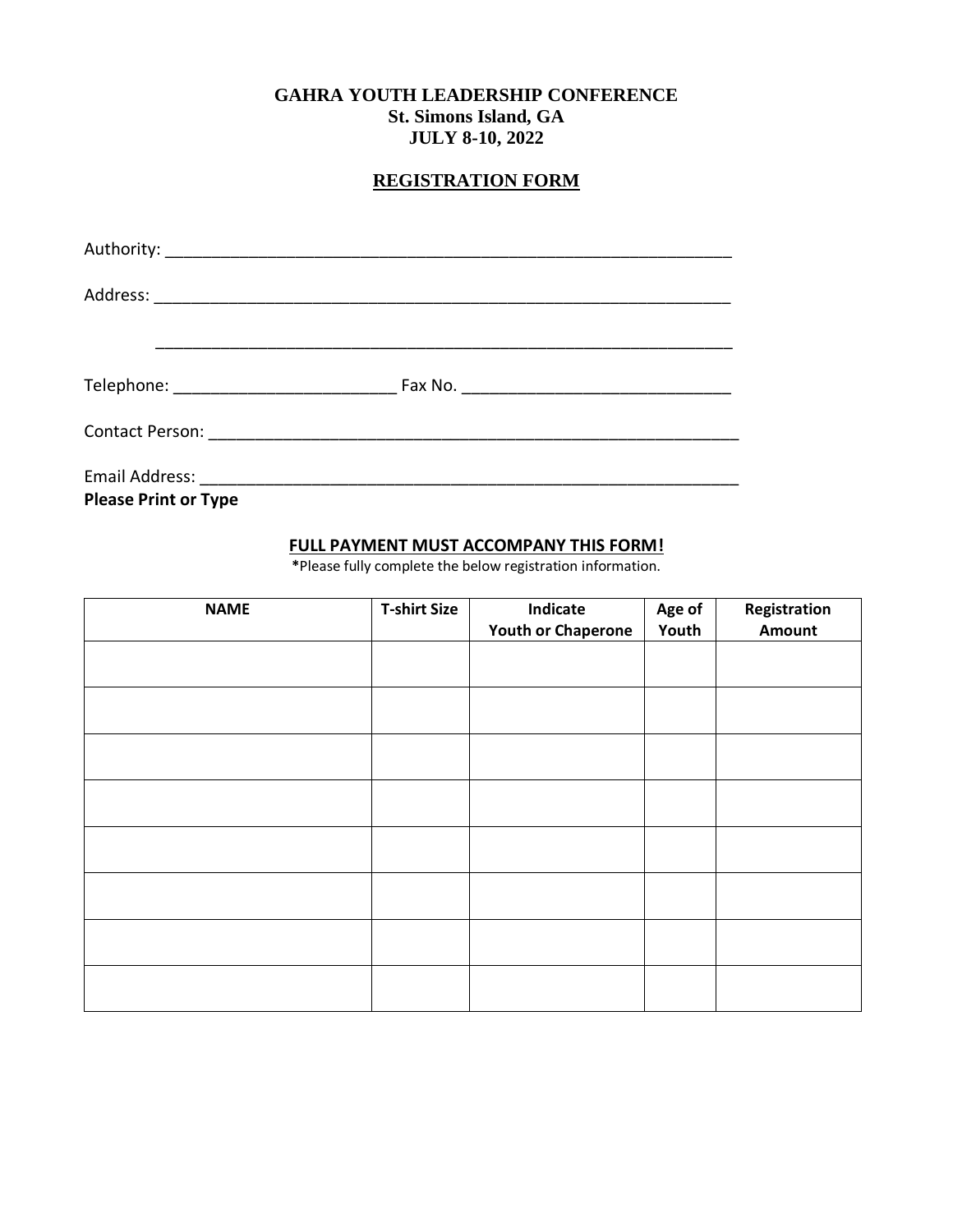## **Epworth By The Sea 100 Arthur J. Moore Dr. St. Simons Island, GA 30602 912-638-8688**

#### **HOTEL RESERVATION INFORMATION**

#### **Meal Plan: FRIDAY SUPPER – SUNDAY BREAKFAST**

**RATES ARE PER PERSON, BASED ON THE NUMBER OF GUESTS STAYING IN THE ROOM TOGETHER, AND INCLUDE LODGING FOR 2 NIGHTS, 5 MEALS, MEETING ROOM APPROPRIATE FOR THE SIZE OF THE GROUP AS DETERMINED BY EPWORTH, AND TAXES. TAX EXEMPT RATES:**

TAXES INCLUDED RATE:

.

| <b>BUILDING</b>      | <b>Single</b> | <b>Double</b> | <b>Triple</b> | <b>Quad</b> |
|----------------------|---------------|---------------|---------------|-------------|
| Turner Lodge (73)    | \$368.86      | \$252.20      | \$199.38      | \$179.92    |
| Robertson Inn $(12)$ | \$345.60      | \$231.28      | \$183.10      | \$168.30    |

 TAX EXEMPT RATE: Excludes bed and sales tax. Proper documentation and government payment must be submitted.

| <b>BUILDING</b> | <b>Single</b> | <b>Double</b> | <b>Triple</b> | <u> Quad</u> |
|-----------------|---------------|---------------|---------------|--------------|
| Turner Lodge    | \$337.60      | \$231.80      | \$183.94      | \$166.30     |
| Robertson Inn   | \$316.60      | \$212.90      | \$169.24      | \$155.80     |

#### **TAX EXPEMPT FORMS MUST BE SUBMITTED WITH PAYMENT BY MAIL OR UPON ARRIVAL**

**Cancellation Policy:** Cancellation after June 26 will result in a forfeiture of \$40.00 per person. Cancellation made with 72 hours of arrival will result in a forfeiture of first night's lodging.

> **Cut-off Date For Making Reservations: June 26, 2022 Check-In Time: 4:00 pm Check-Out Time: 11:30 am**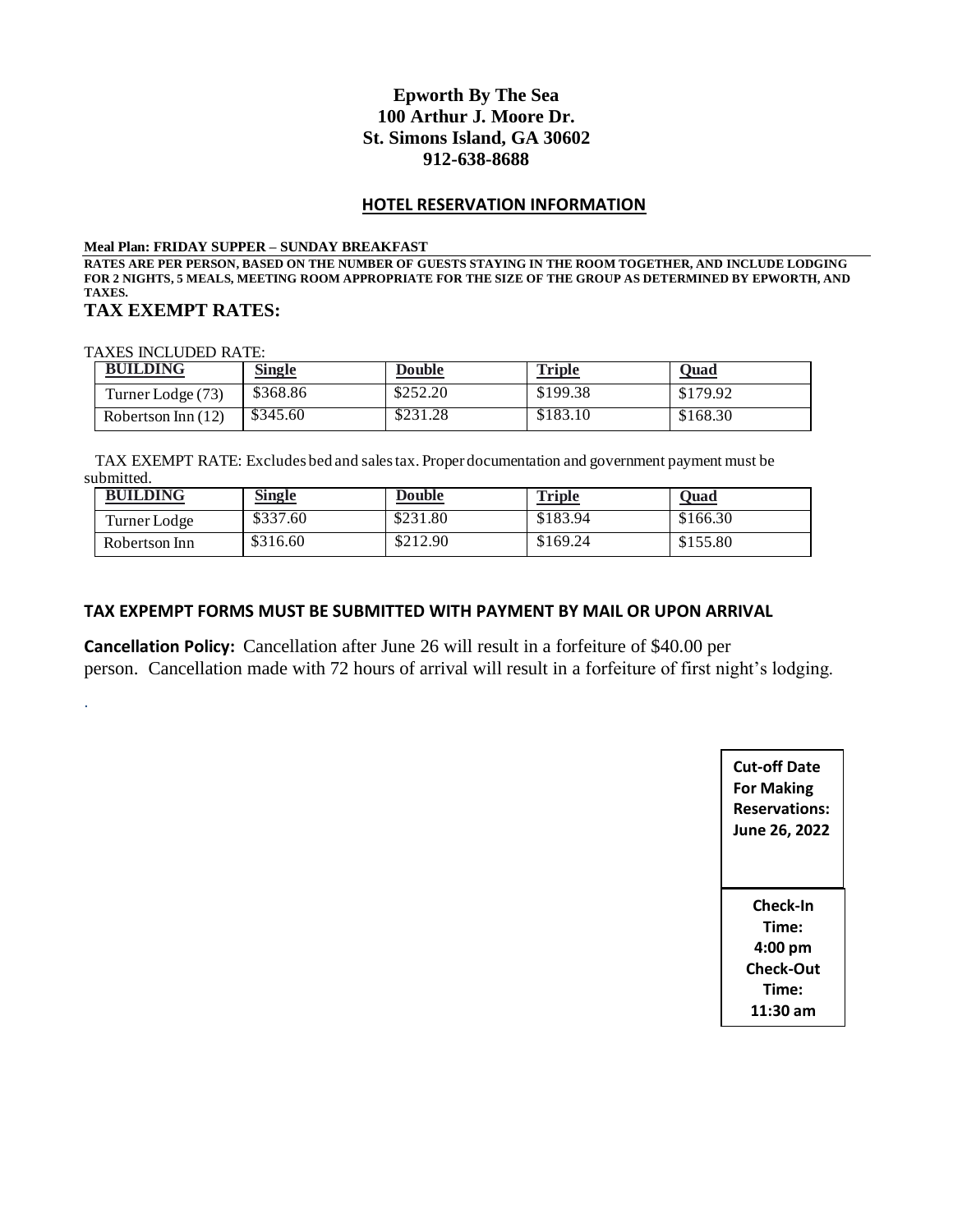### **GAHRA YOUTH LEADERSHIP CONFERENCE**

# **St. Simons Island, GA JULY 8-10, 2022**

## **HOLD HARMLESS WAIVER**

I am expressly aware that the GAHRA Youth Leadership Conference schedule of events will include classroom activities, instruction, tours recreational programs, swimming, fishing and group outings. Inherent in these activities is the possibility of certain physical risk that can cause injury. I understand that participation will require travel to and from the program site. I also understand that my child is voluntarily participating in this activity with knowledge of the potential risk and potential injury involved and I hereby agree to accept any and all inherent risk of property damage, personal injury, or death.

I understand that this waiver is intended to be as broad and inclusive as permitted and agree that if any portion is held invalid, the remainder of the waiver will continue in full legal force and effect.

In consideration of my child's participation in the GAHRA Youth Leadership Conference, **I hereby release and hold harmless** the PHA/GAHRA and/or any of their employees, instructors, or **agents from any injury and all present and future claims, actions, or suits**, for property damage, personal injury, or wrongful death, arising as a result of my child engaging in any youth leadership activities or any activities incidental thereto, whatever, or however the same may occur**. I also voluntarily waive the right to pursue any and all such claims, actions,** suits that may be made by me, my family, estate, heirs, or assigns.

I have read this form and fully understand that by signing this form, I am giving up legal rights and/or remedies which may be available to me against the PHA/GAHRA, its employees, instructors, and agents.

Name of Participant (please print) Signature of Parent/Guardian Date

\_\_\_\_\_\_\_\_\_\_\_\_\_\_\_\_\_\_\_\_\_\_\_\_\_\_ \_\_\_\_\_\_\_\_\_\_\_\_\_\_\_\_\_\_\_\_\_\_\_\_\_\_\_ \_\_\_\_\_\_\_\_

 **Note:** This form must be completed for each participating minor. The completed "HOLD HARMLESS WAIVER" is to be submitted along with registration form and payment. Also, the committee must have a completed form for any last minute substitutions to allow for their participation in the conference.

# **GAHRA YOUTH LEADERSHIP CONFERENCE**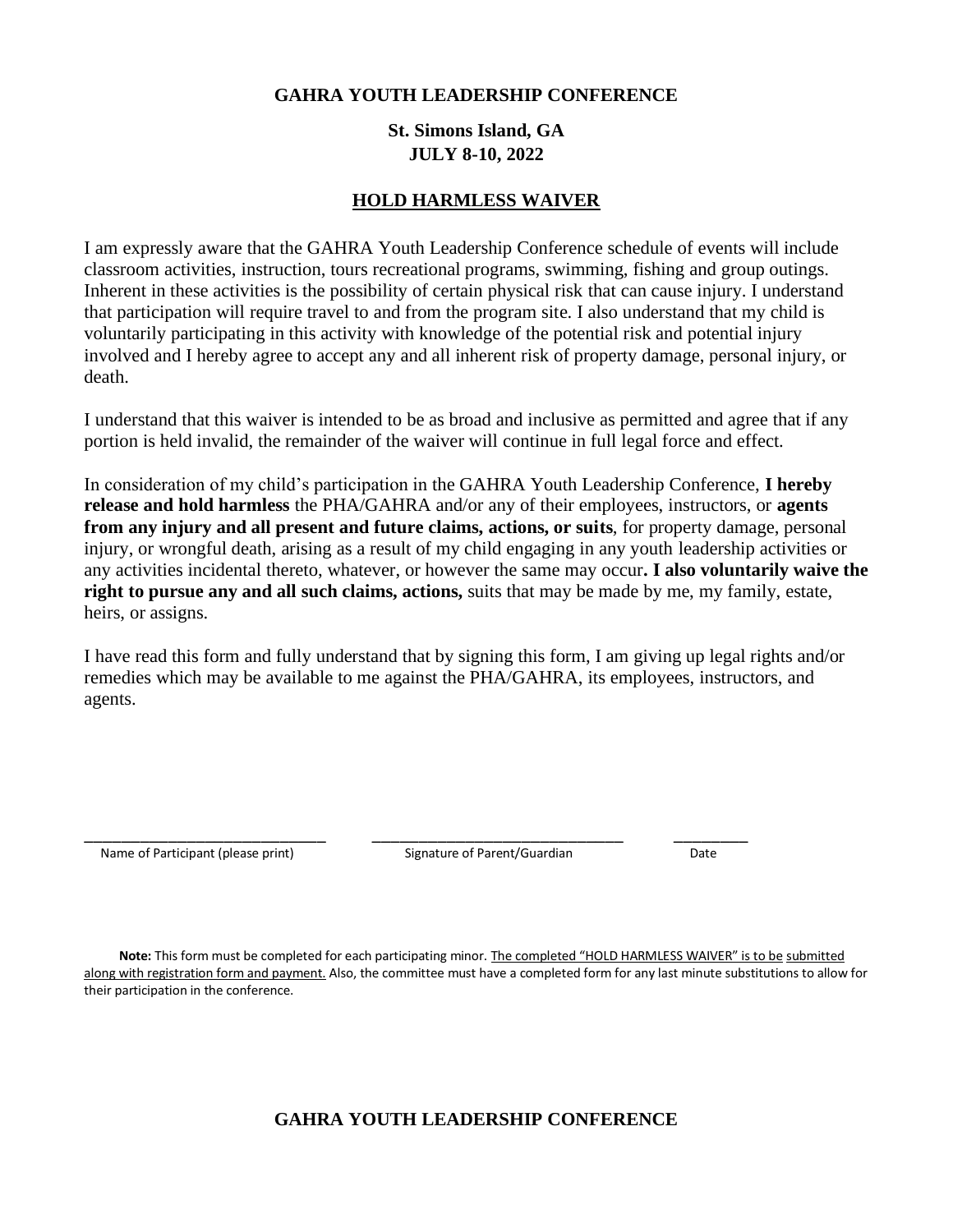# **St. Simons Island, GA JULY 8-10, 2022**

# **CODE OF CONDUCT**

- Be courteous and respectful towards other. Use language and manners that will bring respect to the PHA/GAHRA Youth Leadership Conference and yourself. Be responsible for knowing what language is appropriate.
- Value and respect others' ideas whether or not they are the same as your own.
- Attend and actively participate in all sessions and activities sponsored by the GAHRA Youth Leadership Conference. Only the most extenuating circumstances will excuse a member from activities.
- Conduct yourself in a professional manner at all times. Treat program areas, lodging areas, and transportation vehicles with respect and care when participating in any GAHRA sponsored event. Be responsible for any damage, theft, or misconduct.
- Dress appropriately at all times. Revealing clothing or apparel featuring alcohol, tobacco, drugs, and other inappropriate message is prohibited.
- Clothing with profanity, inappropriate imagery, or sexual or racial innuendo is strictly prohibited. Pants should not sag to expose undergarments. See-through or revealing clothing should not be worn. Attire that exposes the midriff or has spaghetti straps is inappropriate at the conference.
- Tattoos depicting inappropriate imagery (i.e., sexual or racial) may not be visible during the conference.
- Chaperones have discretion to decide what is considered inappropriate and may direct participants take corrective action.
- Be in your assigned area at the prescribed curfew time each night during the conference, unless scheduled activities extend beyond this time. Girls are prohibited from being present in the boys' sleeping are and boys are prohibited from being in the girls' sleeping area.
- Do not use or possess alcohol, tobacco, or drugs at any time during the conference, to include travel time.
- Use of cell phones only during personal time and not during conference meetings.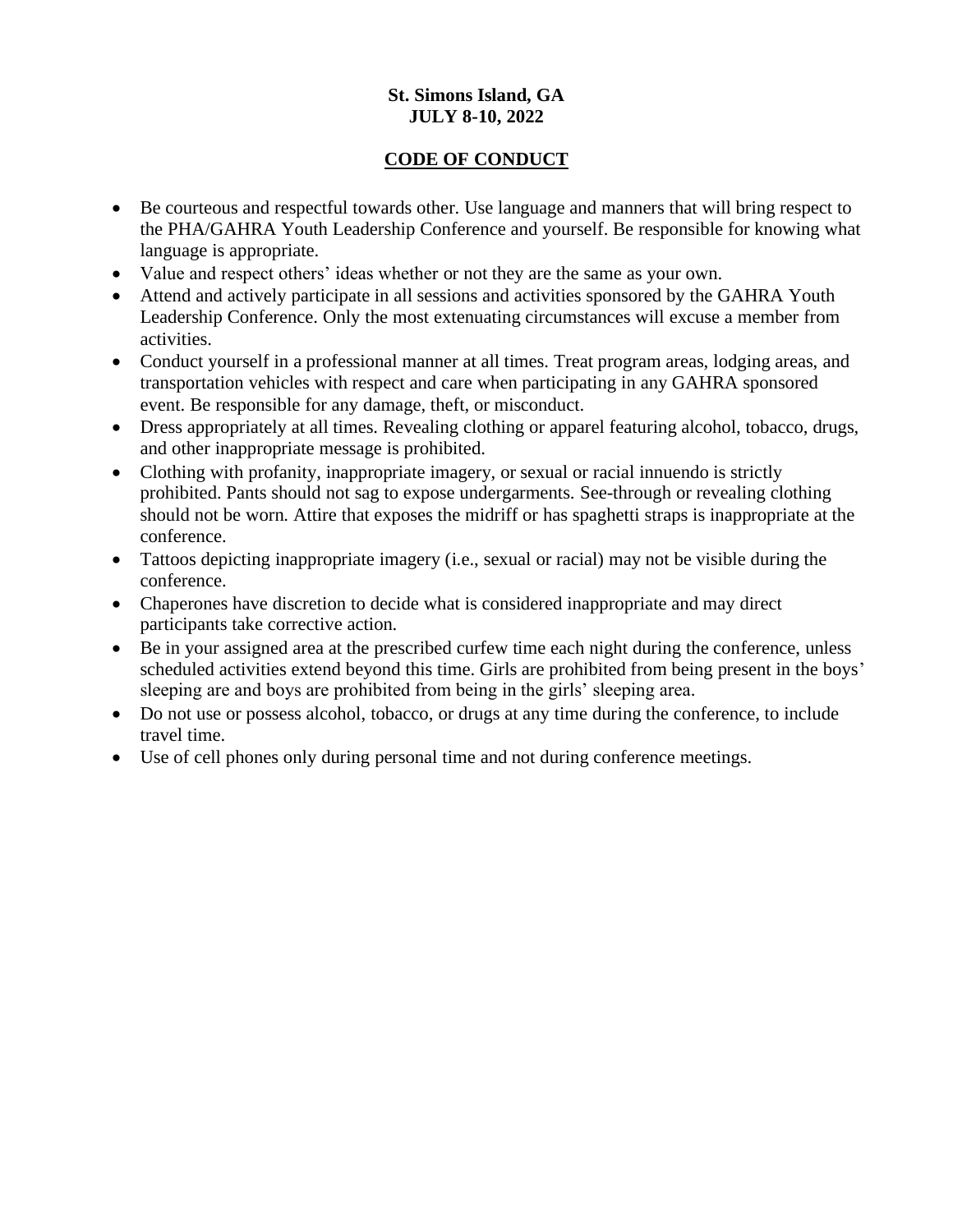## **GAHRA YOUTH LEADERSHIP CONFERENCE St. Simons Island, GA JULY 8-10, 2022**

# **CODE OF CONDUCT-ACKNOWLEDGEMENT**

Please acknowledge your pledge to the PHA/GAHRA Youth Leadership Conference Code of Conduct by signing below.

As a participant of the PHA/GAHRA Youth Leadership Conference, I represent not only myself, but also PHA teens throughout the State of Georgia and pledge to uphold this commitment. I understand that if I violate any provisions of this Code of Conduct that I may be sent home from this conference at my parent's or guardian's expense.

Signature of PHA/GAHRA Youth Leadership Conference Participant

\_\_\_\_\_\_\_\_\_\_\_\_\_\_\_\_\_\_\_\_\_\_\_\_\_\_\_\_\_\_\_ \_\_\_\_\_\_\_\_\_\_\_\_\_\_\_

\_\_\_\_\_\_\_\_\_\_\_\_\_\_\_\_\_\_\_\_\_\_\_\_\_\_\_\_\_\_\_\_\_\_\_\_\_\_\_\_\_\_\_\_\_\_

Date

\_\_\_\_\_\_\_\_\_\_\_\_\_\_\_\_\_\_\_\_\_\_

I have witnessed the pledge made by my son/daughter and will support him/her in carrying out the duties. I understand that if my son/daughter breaks any of the commitments stated in this Code of Conduct, I will be notified and that my son/daughter will be sent home from the conference at my expense. Any unpaid expenses for return will be considered a debt owed by me to the PHA/GAHRA and may be collected as provided for by law.

Signature of Parent/Guardian Date

 **Note:** This form must be completed for each participating minor. The completed "HOLD HARMLESS WAIVER" is to be submitted along with registration form and payment. Also, the committee must have a completed form for any last-minute substitutions to allow for their participation in the conference.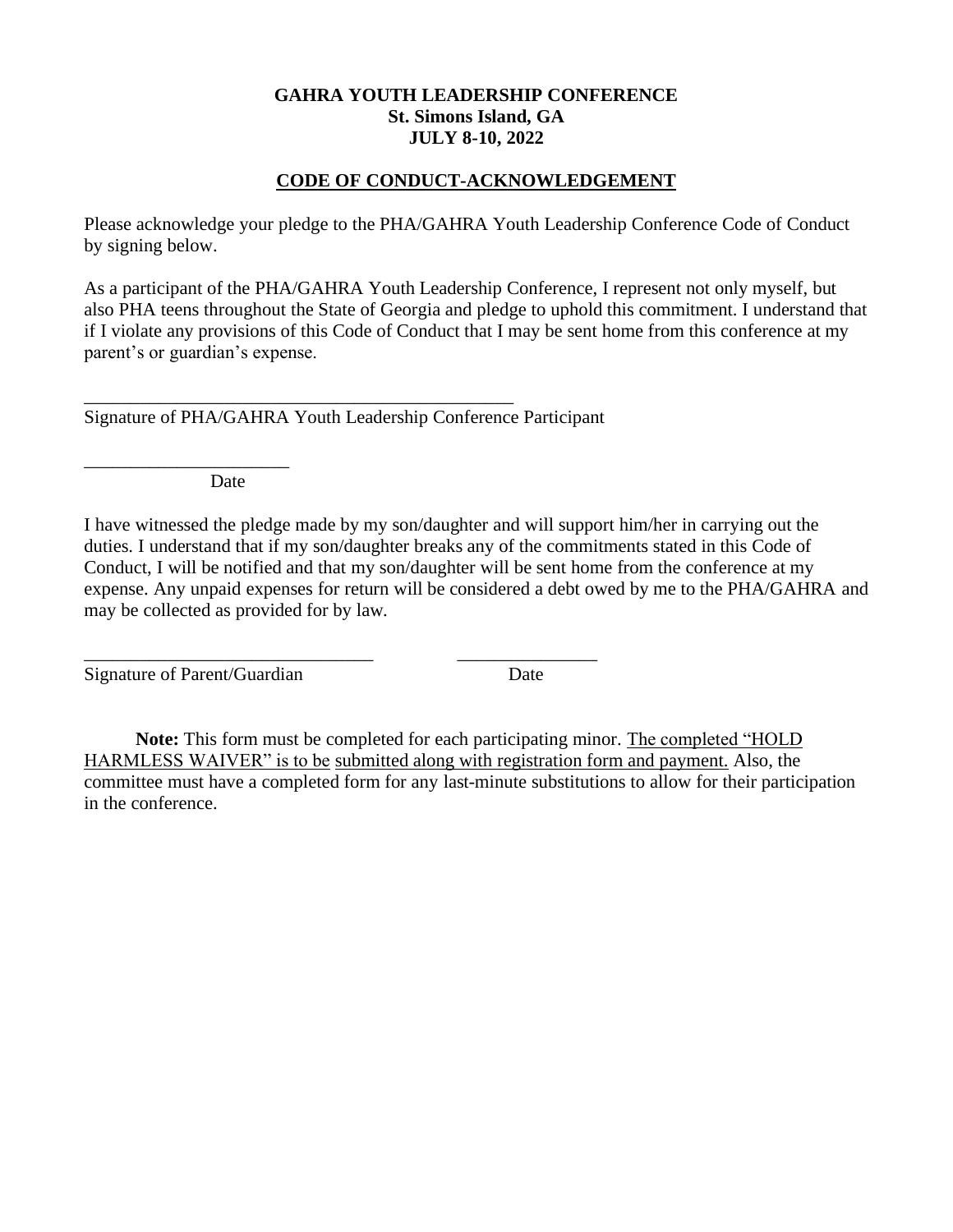# **GAHRA YOUTH LEADERSHIP CONFERENCE St. Simons Island, GA July 8-10, 2022**

## PHOTOGRAPHY AND VIDEO AUTHORIZATION AND RELEASE FORM

I/We \_\_\_\_\_\_\_\_\_\_\_\_\_\_\_\_\_\_\_\_\_\_\_\_\_\_\_\_\_\_\_\_\_\_\_\_\_\_\_\_\_\_\_\_\_\_\_\_\_\_( "Parent/Guardian"), as parent(s)or legal guardian (s) of guardian (s) of  $\qquad \qquad$  give permission for the Georgia Association of Housing and Redevelopment Authorities (GAHRA) to publish on the internet or media still photographs or moving images, including, if applicable, any sound recordings accompanying the images ('Images") taken of my child at the 2020 GAHRA Youth Leadership Conference on Friday, July 8, 2022 – Sunday, July 10, 2022, without payment or any consideration and without notifying me.

I/We understand and agree that these images will become the property of the GAHRA, which shall have complete ownership of the images. I hereby irrevocably authorize GAHRA to publish or distribute these Images for the purpose of publicizing the GAHRA Youth Leadership Conference, or for any other lawful purpose. In addition, I/we waive any right to inspect or approve the finished product wherein my/our child's likeness appears. Additionally, I/we waive any rights to royalties or other compensation arising out of or related to the use of the images.

I/We hereby hold harmless and release and forever discharge GAHRA and any of its officers and members; employees; members; representatives; agents; and assigns from any and all claims, costs, suits, actions, judgments, and expenses which my child, his/her heirs, representatives, executors, administrators, or any other persons acting on his/her behalf have or may have by reason of the use of the Images. This release specifically includes, without limitation, a complete release and discharge of any liability by virtue of any editing, distortion alteration, or optical illusion, whether intentional or otherwise, that may occur or be produced in the taking of or editing of said Images, unless it can be shown that such was maliciously caused, produced and published solely for the purpose of subjecting my child to conspicuous ridicule, scandal, reproach, scorn and indignity.

I/We hereby certify that I/we are the parents/guardians of and do hereby and do hereby give my/our consent without the reservation to the foregoing on behalf of my/our child.

E. Parent/guardian signature **I have read and understand the authorization and release form above, and agree with all components therein. Parent/guardian signature Date**